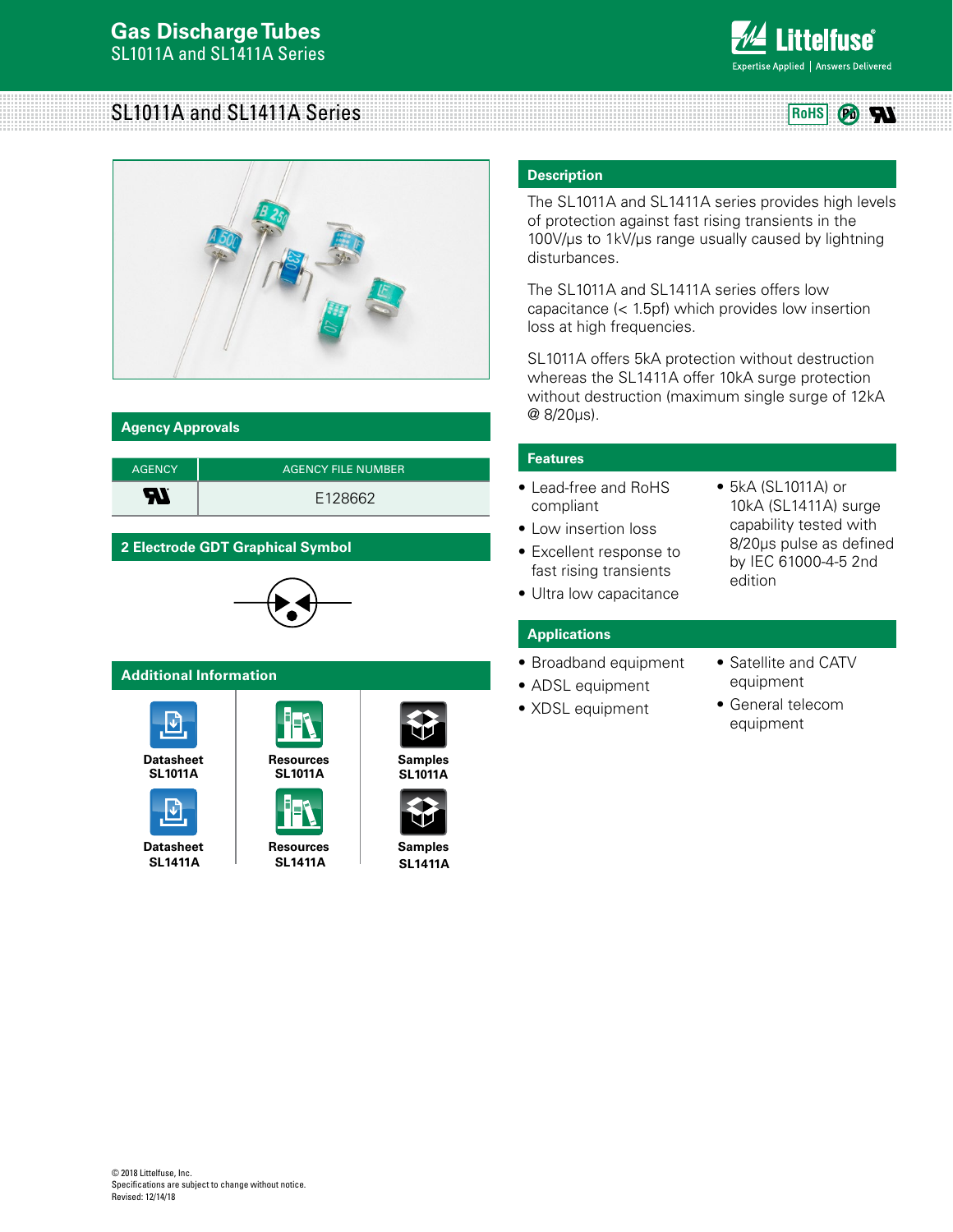

# **Electrical Characteristics**

|                         | Device Specifications (at 25°C)                      |            |                                                                  |                                               |                                                         |                                 |                                                         |                                            | Life Ratings                                                 |                                                               |                                                  |                                               |                                                     |          |                     |  |
|-------------------------|------------------------------------------------------|------------|------------------------------------------------------------------|-----------------------------------------------|---------------------------------------------------------|---------------------------------|---------------------------------------------------------|--------------------------------------------|--------------------------------------------------------------|---------------------------------------------------------------|--------------------------------------------------|-----------------------------------------------|-----------------------------------------------------|----------|---------------------|--|
| Part Number             | DC Breakdown<br>in Volts <sup>1,2</sup><br>(@100V/s) |            | Impulse<br>Breakdown<br>in Volts <sup>3</sup><br>$(@100V/\mu s)$ | Impulse<br>Breakdown<br>In Volts<br>(@1kV/µs) | Capaci-<br>Insulation<br>tance<br>Resistance<br>(@1MHz) |                                 | Arc<br>Voltage<br>(on state<br>Voltage)<br>@1Amp<br>Min | Surge<br>Life<br>(@100A<br>$10/1000 \mu s$ | Nominal<br>Impulse<br>Discharge<br>Current<br>$(8/20 \mu s)$ | Nominal<br>AC<br>Discharge<br>Current<br>(10x1s)<br>@50-60Hz) | AC<br>Dischage<br>Current<br>(9 Cycles @<br>50Hz | <b>DC</b><br>Holdover<br>Voltage <sup>4</sup> | Max Impulse Discharge<br>Current<br>(1 Application) |          |                     |  |
|                         | MIN                                                  | <b>TYP</b> | <b>MAX</b>                                                       | <b>MAX</b>                                    |                                                         | <b>MIN</b>                      | <b>MAX</b>                                              | <b>TYP</b>                                 |                                                              |                                                               |                                                  |                                               | <b>TYP</b>                                          |          | @ 8/20us @ 10/350us |  |
| SL1011A075              | 60                                                   | 75         | 90                                                               | 500                                           | 700                                                     |                                 |                                                         |                                            |                                                              |                                                               |                                                  |                                               |                                                     |          |                     |  |
| SL1411A075              |                                                      |            |                                                                  |                                               |                                                         | $10^{10}$ $\Omega$              |                                                         |                                            |                                                              |                                                               |                                                  |                                               |                                                     |          |                     |  |
| SL1011A090              | 72                                                   | 90         | 108                                                              |                                               | 500                                                     | 600                             | (at 50V)                                                |                                            |                                                              |                                                               |                                                  |                                               |                                                     |          |                     |  |
| SL1411A090              |                                                      |            |                                                                  |                                               |                                                         |                                 |                                                         |                                            | 300                                                          |                                                               |                                                  | 50 V                                          |                                                     |          |                     |  |
| SL1011A145              | 116                                                  | 145        | 174                                                              | 500                                           | 650                                                     |                                 |                                                         |                                            |                                                              |                                                               |                                                  |                                               |                                                     | SL1411A: |                     |  |
| SL1011A150              |                                                      | 120<br>150 |                                                                  | 180<br>500                                    | 650                                                     |                                 |                                                         |                                            |                                                              |                                                               |                                                  |                                               |                                                     |          |                     |  |
| SL1411A150 <sup>5</sup> |                                                      |            |                                                                  |                                               |                                                         |                                 |                                                         |                                            |                                                              |                                                               |                                                  |                                               |                                                     |          |                     |  |
| SL1011A230              |                                                      | 184<br>230 | 276                                                              | 550                                           | 700                                                     |                                 |                                                         |                                            |                                                              | SL1011A:<br>10 shots                                          | SL1011A:                                         | SL1011A:                                      |                                                     |          |                     |  |
| SL1411A230              |                                                      |            |                                                                  |                                               |                                                         |                                 |                                                         |                                            |                                                              | (@5kA)                                                        | 5A                                               | 20 A                                          |                                                     |          |                     |  |
| SL1011A250              | 200                                                  | 250        | 300                                                              | 600                                           | 800                                                     |                                 | $1.5$ pF                                                | ~20V                                       | shots                                                        |                                                               |                                                  |                                               |                                                     | 12 kA    | 1 kA                |  |
| SL1411A250              |                                                      |            |                                                                  |                                               |                                                         | $10^{10}$ $\Omega$<br>(at 100V) |                                                         |                                            |                                                              | SL1411A:<br>10 shots                                          | SL1411A:<br>10 A                                 | SL1411A:<br>65 A                              |                                                     |          |                     |  |
| SL1011A260              | 210                                                  | 260        | 310                                                              | 600                                           | 800                                                     |                                 |                                                         |                                            |                                                              | (@10kA)                                                       |                                                  |                                               |                                                     |          |                     |  |
| SL1011A350              | 280                                                  | 350        | 420                                                              | 800                                           | 900                                                     |                                 |                                                         |                                            |                                                              |                                                               |                                                  |                                               | 135 V                                               |          |                     |  |
| SL1411A350              |                                                      |            |                                                                  |                                               |                                                         |                                 |                                                         |                                            |                                                              |                                                               |                                                  |                                               |                                                     |          |                     |  |
| SL1011A470              | 376<br>470                                           | 564        | 1000                                                             | 1100                                          |                                                         |                                 |                                                         |                                            |                                                              |                                                               |                                                  |                                               |                                                     |          |                     |  |
| SL1411A470              |                                                      |            |                                                                  |                                               |                                                         |                                 |                                                         |                                            |                                                              |                                                               |                                                  |                                               |                                                     |          |                     |  |
| SL1011A500              | 400                                                  | 500        | 600                                                              | 1100                                          | 1200                                                    |                                 |                                                         |                                            |                                                              |                                                               |                                                  |                                               |                                                     |          |                     |  |
| SL1011A600              | 480<br>600                                           | 720        | 1200                                                             | 1400                                          |                                                         |                                 |                                                         |                                            |                                                              |                                                               |                                                  |                                               |                                                     |          |                     |  |
| SL1411A600 <sup>5</sup> |                                                      |            |                                                                  |                                               |                                                         |                                 |                                                         |                                            |                                                              |                                                               |                                                  |                                               |                                                     |          |                     |  |

Notes:

1. At delivery AQL 0.65 level II, DIN ISO 2859

2. In ionized mode

3. Comparable to the silicon measurement Switching Voltage (Vs)

4. Tested according to ITU-T Rec. K.12 < 150 msecs.

5. Not UL Recognized

### **Product Characteristics**

| <b>Materials</b>       | Leaded Device: Nickel-plated with Tin-<br>plated wires<br>Core and Surface Mount: Dull Tin-plated |
|------------------------|---------------------------------------------------------------------------------------------------|
| <b>Product Marking</b> | Littelfuse 'LF' Mark, voltage and date<br>code                                                    |

| <b>Glow to Arc</b><br><b>Transition Current</b>                | $< 0.5$ Amps              |
|----------------------------------------------------------------|---------------------------|
| <b>Glow Voltage</b>                                            | $~100$ Volts              |
| <b>Storage and</b><br><b>Operational</b><br><b>Temperature</b> | $-40$ to $+90^{\circ}$ C. |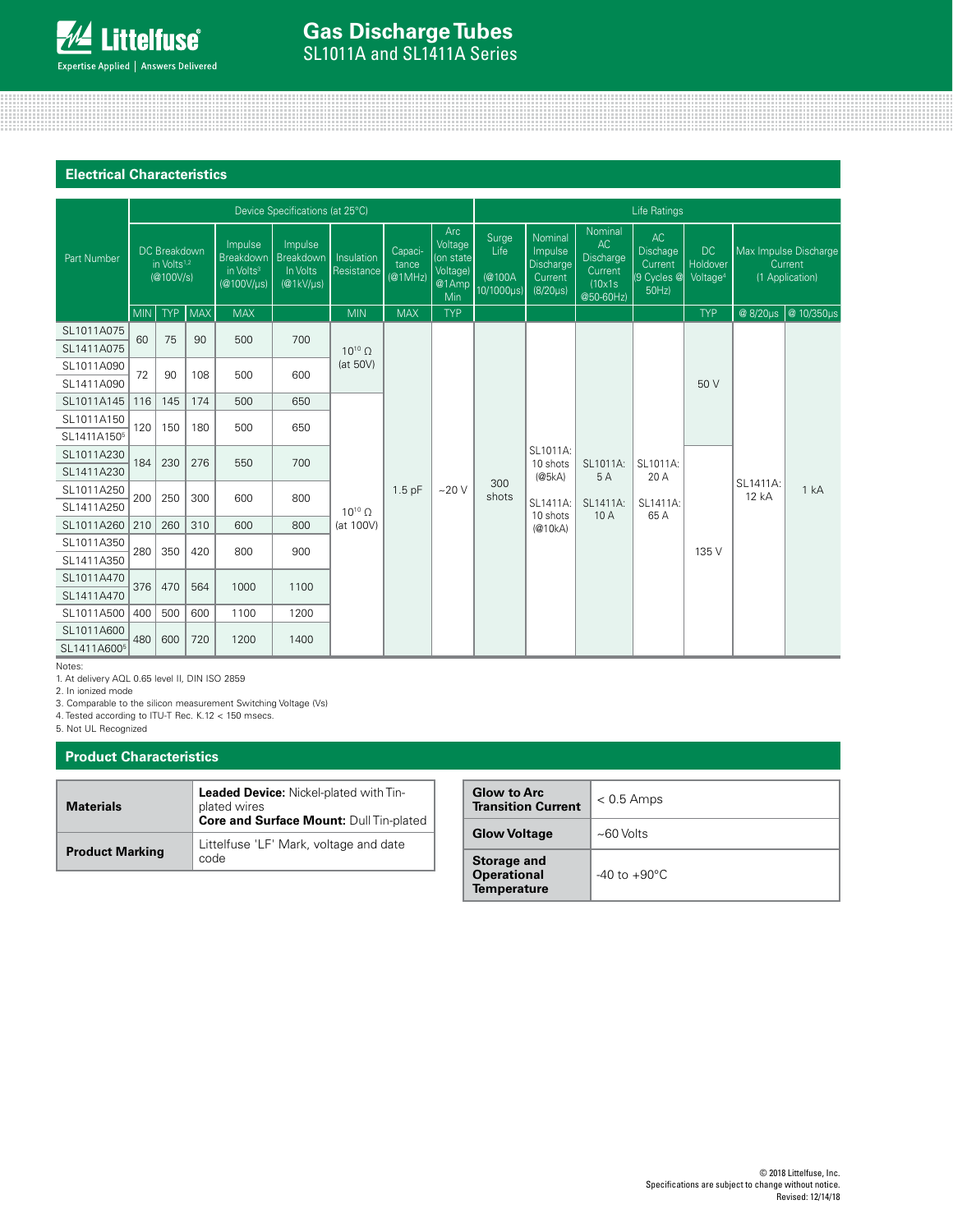

### **Device Dimensions**

# **For SL1011A Series:**

## **'A' Type Axial Lead Devices**



### **'C' Type Core Devices**



### **For SL1411A series:**



# **'C' Type Core Devices**



### 'A' Type Axial Lead Devices **Was absoluted by SM' Type Surface Mount Devices**

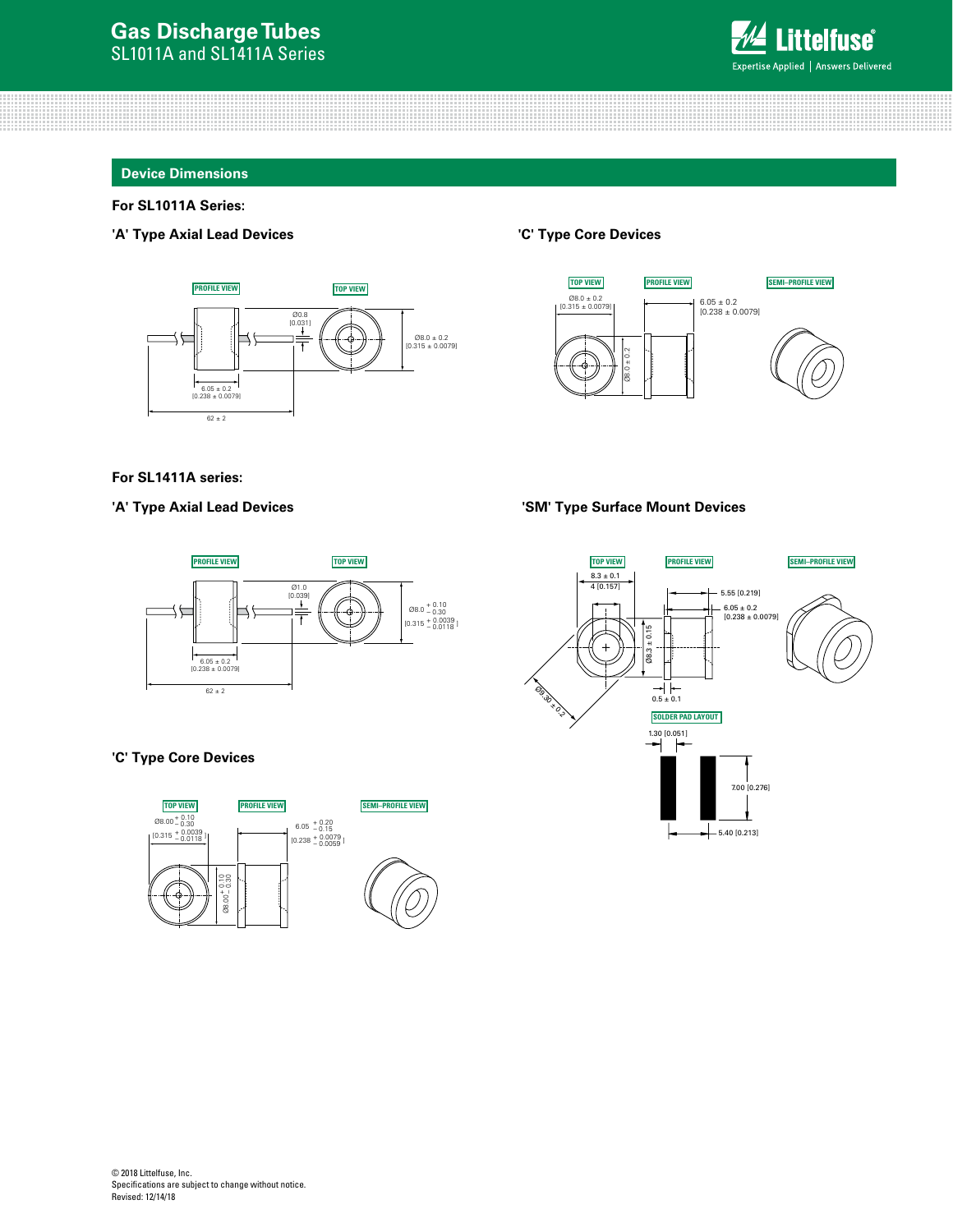# **Soldering Parameters - Reflow Soldering (Surface Mount Devices)**

| <b>Reflow Condition</b> |                                                 | Pb-free assembly   |  |  |
|-------------------------|-------------------------------------------------|--------------------|--|--|
|                         | - Temperature Min (T <sub>s(min</sub> )         | 150°C              |  |  |
| Pre Heat                | - Temperature Max (T <sub>s(max)</sub> )        | $200^{\circ}$ C    |  |  |
|                         | -Time (Min to Max) $(t_a)$                      | $60 - 180$ seconds |  |  |
| $(T1)$ to peak)         | Average Ramp-up Rate (Liquidus Temp)            | 3°C/second max.    |  |  |
|                         | $T_{S(max)}$ to $T_{L}$ - Ramp-up Rate          | 5°C/second max.    |  |  |
| Reflow                  | -Temperature (T.) (Liquidus)                    | $217^{\circ}$ C    |  |  |
|                         | - Temperature (t,)                              | $60 - 150$ seconds |  |  |
|                         | Peak Temperature (T <sub>e</sub> )              | $260^{+0/5}$ °C    |  |  |
| Temperature $(t_{n})$   | Time within 5°C of Actual Peak                  | $10 - 30$ seconds  |  |  |
| Ramp-down Rate          |                                                 | 6°C/second max.    |  |  |
|                         | Time 25°C to Peak Temperature (T <sub>a</sub> ) | 8 minutes max.     |  |  |
| Do not exceed           |                                                 | $260^{\circ}$ C    |  |  |



# **Soldering Parameters - Wave Soldering (Thru-Hole Devices)**



# **Recommended Process Parameters:**

| Wave Parameter                           | <b>Lead-Free Recommendation</b>   |  |  |  |  |
|------------------------------------------|-----------------------------------|--|--|--|--|
| Preheat:                                 |                                   |  |  |  |  |
| (Depends on Flux Activation Temperature) | (Typical Industry Recommendation) |  |  |  |  |
| Temperature Minimum:                     | $100^\circ$ C                     |  |  |  |  |
| Temperature Maximum:                     | $150^{\circ}$ C                   |  |  |  |  |
| Preheat Time:                            | 60-180 seconds                    |  |  |  |  |
| Solder Pot Temperature:                  | 280° C Maximum                    |  |  |  |  |
| Solder DwellTime:                        | 2-5 seconds                       |  |  |  |  |

# **Soldering Parameters - Hand Soldering**

Solder Iron Temperature: 350° C +/- 5°C Heating Time: 5 seconds max.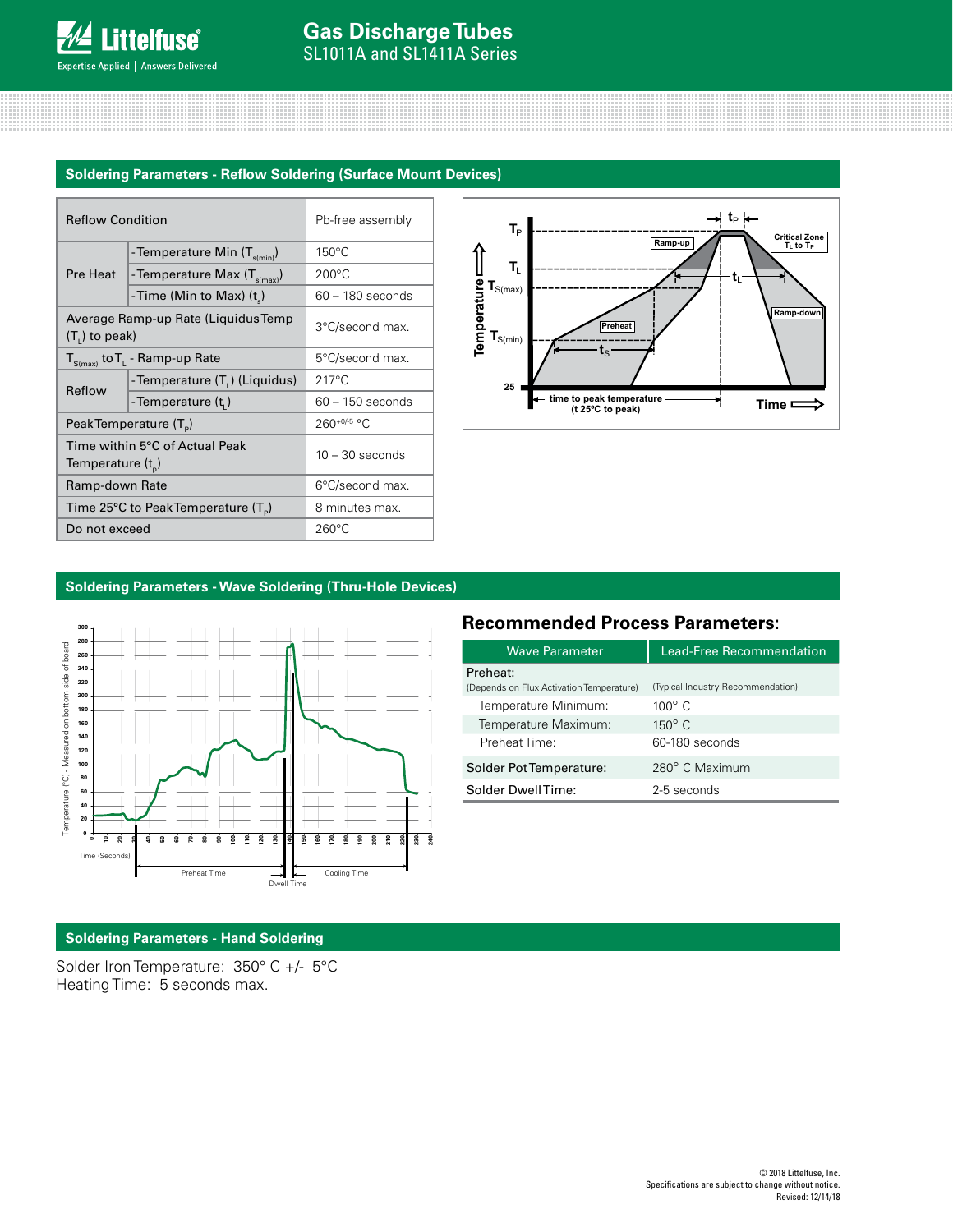

10 ± 0.5 Pitch

### **Packaging Dimensions**

### **For Axial Lead Items**





22.8 [0.898]

### **For 'SM' Type Surface Mount Items (SL1411A series only)**

Dimensions are in millimeters [and inches]

Dimensions are in millimeters [and inches]





### **For 'C' Type Core Items: Packed in plastic bag (500 pcs)**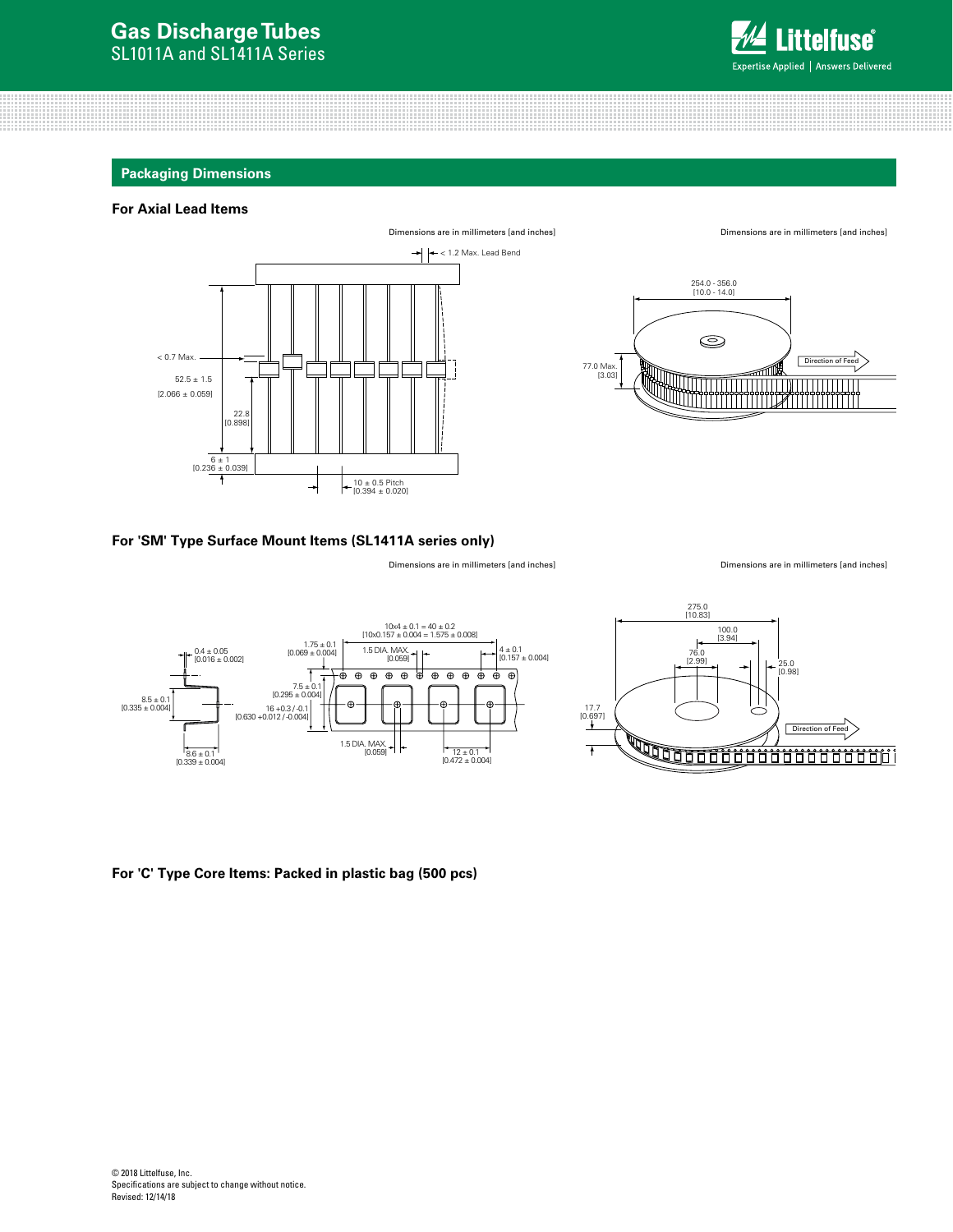**Part Numbering System and Ordering Information**

**For SL1011A series:**



Remarks: Formed leads are available on request

**For SL1411A series:**

<u>A = Axial Leading Control Composed</u>

Remarks: Formed leads are available on request

 $\frac{1}{2}$ 



**Surge Capability**

**Voltage**

# **Pin Configuration**

- $A = Axial$  Lead
- $C = Core$
- SM = Surface Mount

**Disclaimer Notice -** Information furnished is believed to be accurate and reliable. However, users should independently evaluate the suitability of and test each product selected for their own applications. Littelfuse products are not designed for, and may not be used in, all applications. Read complete Disclaimer Notice at: [www.littelfuse.com/disclaimer-electronics.](http://www.littelfuse.com/disclaimer-electronics)